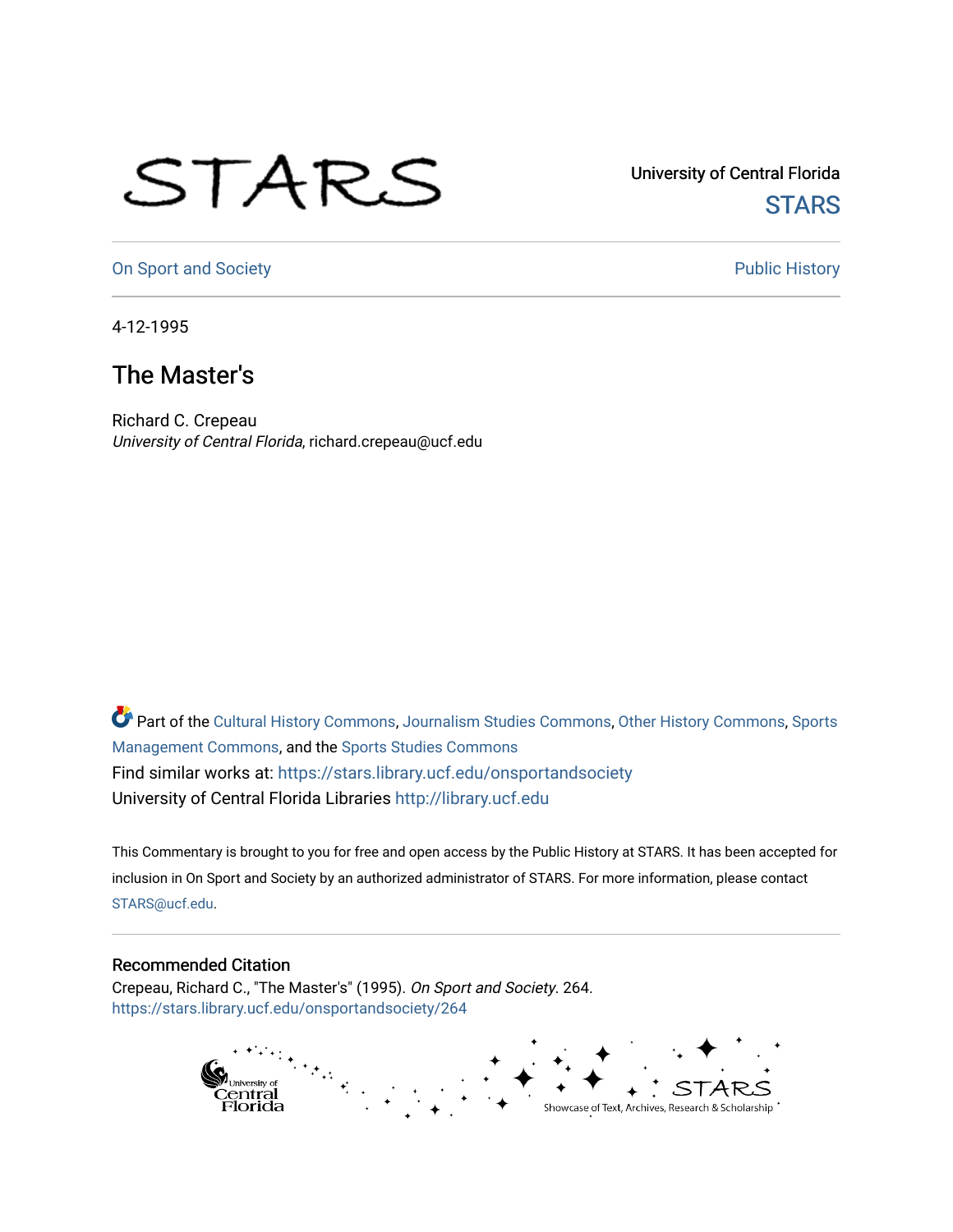## SPORT AND SOCIETY FOR ARETE April 12, 1995

Do you get the feeling when you watch the Master's on CBS that you are involved in a religious experience?

The shots of nature in its full spring glory, the whispered tones of all the commentators, the endless references to tradition, the interviews conducted in a manner befitting a minor deity, all conspire to give this impression. The greens are manicured, the flowers are manipulated to bloom at just the right moment, the water hazards are tinted with artificial coloring, and the crowds are tightly controlled.

It is one of the few sporting events left in the world that demands television conform to its schedule and its protocols, rather than the other way around. That alone is charming, although not as charming as one might think.

Augusta National is the creation of golfing legend Bobby Jones, the only one to win the British Amateur and Open Championships and the U.S. Amateur and Open Championships in the same year. The year was 1930 when Jones was twenty-eight years old, and he followed his feat by announcing his retirement. At the time he was one of the best known and most admired sports figures in the world, challenging even the fame of Babe Ruth.

After retirement he let it be known that he was looking for land to build a course. His wife's family had connections in the Augusta area, and New York financier and acquaintance Clifford Roberts had gotten wind of 365 acres of rolling land west of Augusta. Jones and Roberts acquired the land, then brought in Dr. Alister Mackenzie, a Scot who designed golf courses rather than practice medicine, and together they constructed a course that has become a legend.

"Amen Corner" (the eleventh through the thirteenth holes) has been deconstructing the best golfers in the world for over a half-century. It is "Amen Corner" which has led to the saying that the Master's is always decided on the back nine late on Sunday afternoon.

Jones had intended the course be a private place for himself and friends where once each spring he would invite the select, for four rounds of golf. But in a short time the course was so famous that the best golfers in world were heading to Augusta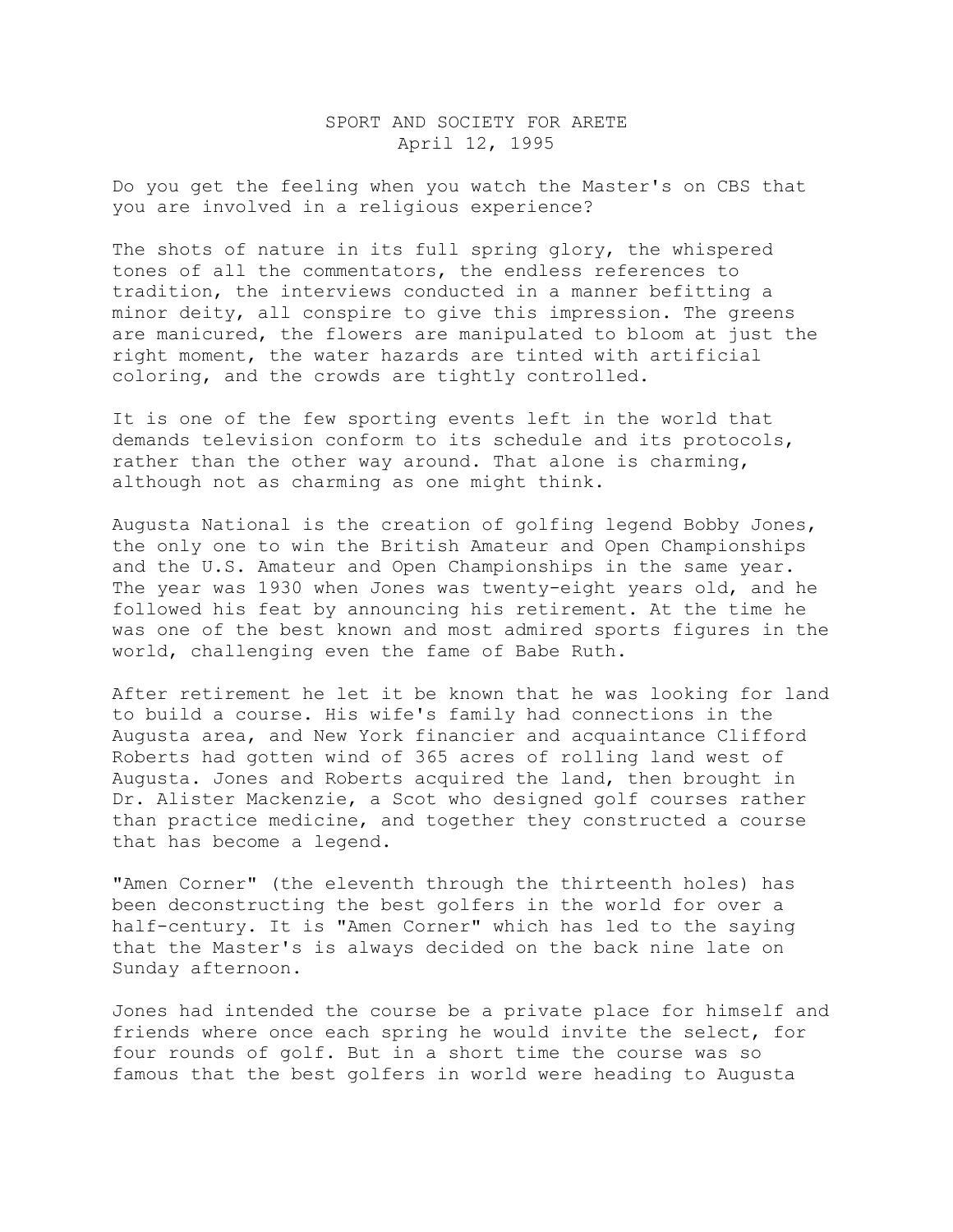each April. Dubbed the Master's by a reporter, it soon was marked as the first of the four major tournaments of the year.

Along the way Clifford Roberts acquired a reputation as a local dictator controlling crowds, sending out armies of men to remove the litter before it hit the ground, and demanding that nature, with an occasional nudge from man, do its job by providing the natural beauty of middle Georgia in spring. Roberts also controlled the way in which the tournament was presented to the world. Reporters were approved and disapproved by Roberts who banned Jack Whitaker for calling the crowd a mob, and banned anyone who was bold enough to criticize anything or anyone associated with the Master's.

And of course it was Roberts who kept African American golfers off the course and off the membership rolls long after segregation had ended most everywhere else in America. Lee Elder was the first African American to play in the Master's in 1974, but the continuing paucity of African American members at Augusta was only underlined this year by the fuss made over Tiger Woods.

But in the end it is still the Master's and it is still one of the most dramatic sports events of the year. This past weekend it lived up to all the hype, when Ben Crenshaw won the tournament only a week after the death of his mentor, and golf guru, Harvey Penick who died at age ninety in Austin Texas. Only a week earlier Penick had given Crenshaw a putting lesson, even though Penick was bedridden and barely able to speak.

Just three years ago the name Harvey Penick was not much noticed outside of the insiders' world of golf. For sixty years Penick as the club pro in Austin, golf coach at the University of Texas, and guru to the pros had been keeping notes in his little red book. When it was finally published as "Harvey Penick's Little Red Book: Lessons and Teachings From a Lifetime in Golf" it sold 1.3 million copies, and two more books have since been published.

After serving as a pallbearer on Wednesday, Ben Crenshaw, a pupil of Penick's since he was six, flew back Augusta where he put together four days of golf worthy of his mentor and friend. It ended late Sunday afternoon when Crenshaw put the final putt in the hole on 18, and collapsed in tears into the arms of his caddy.